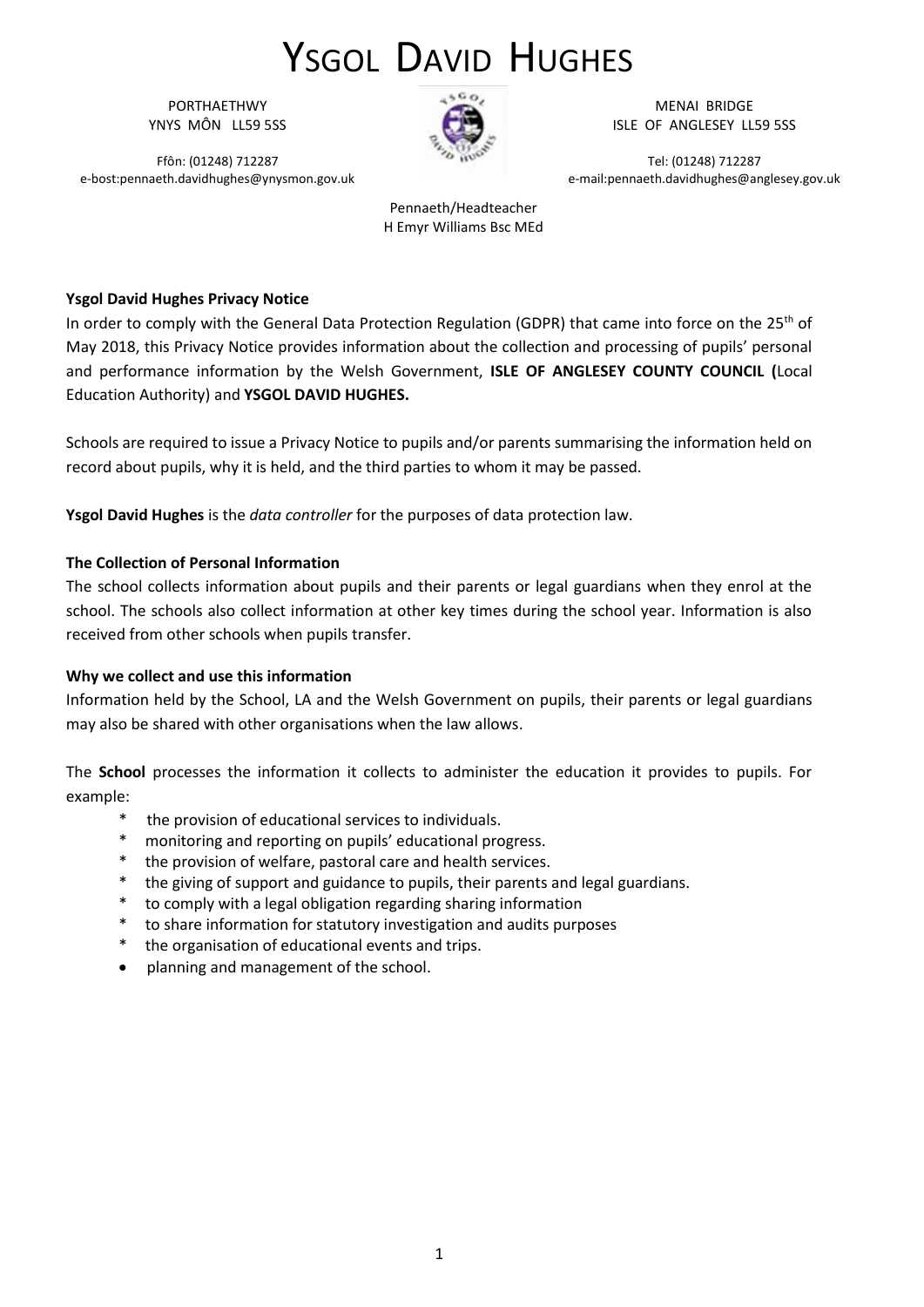PORTHAETHWY YNYS MÔN LL59 5SS

Ffôn: (01248) 712287 e-bost:pennaeth.davidhughes@ynysmon.gov.uk



MENAI BRIDGE ISLE OF ANGLESEY LL59 5SS

Tel: (01248) 712287 e-mail:pennaeth.davidhughes@anglesey.gov.uk

Pennaeth/Headteacher H Emyr Williams Bsc MEd

### **Personal Information held**

The sort of personal information that will be held includes;

- personal details such as name, address, date of birth, pupil identifiers and contact details for parents and guardians.
- information on performance in internal and national assessments and examinations.
- information on the ethnic origin and national identity of pupils (this is used only to prepare summary statistical analyses).
- details about pupils' immigration status (this is used only to prepare summary statistical analyses).
- medical information needed to keep pupils safe while in the care of the school.
- information on attendance and any disciplinary action taken.
- information about the involvement of social services with individual pupils where this is needed for the care of the pupil.
- pupil profile picture on school account and file for identification, medical/allergies lists purposes, doors entry pass (lanyard) only.
- CCTV images captured in school for the purposes of public safety and detection of crime only.

#### **Legal basis for using this information**

We collect and use personal data in order to meet legal requirements and legitimate interests as set out in the General Data Protection Regulation (GDPR) and Data Protection Act 2018, including those in relation to the following:

- Article 6 and Article 9 of the GDPR;
- Education (Wales) Act 2014;
- The Pupil Information (Wales) Regulations 2011.

#### **Collecting information about pupils**

Whilst the majority of information we collect about pupils is mandatory, there is some information that can be provided voluntarily.

To comply with data protection law, we make it clear whether providing information is mandatory or optional.

#### **Storing information about pupils**

We keep personal information about pupils for various time periods, accodring to the information itself.

We will dispose the information securely in line with the Local Authority's retention schedules.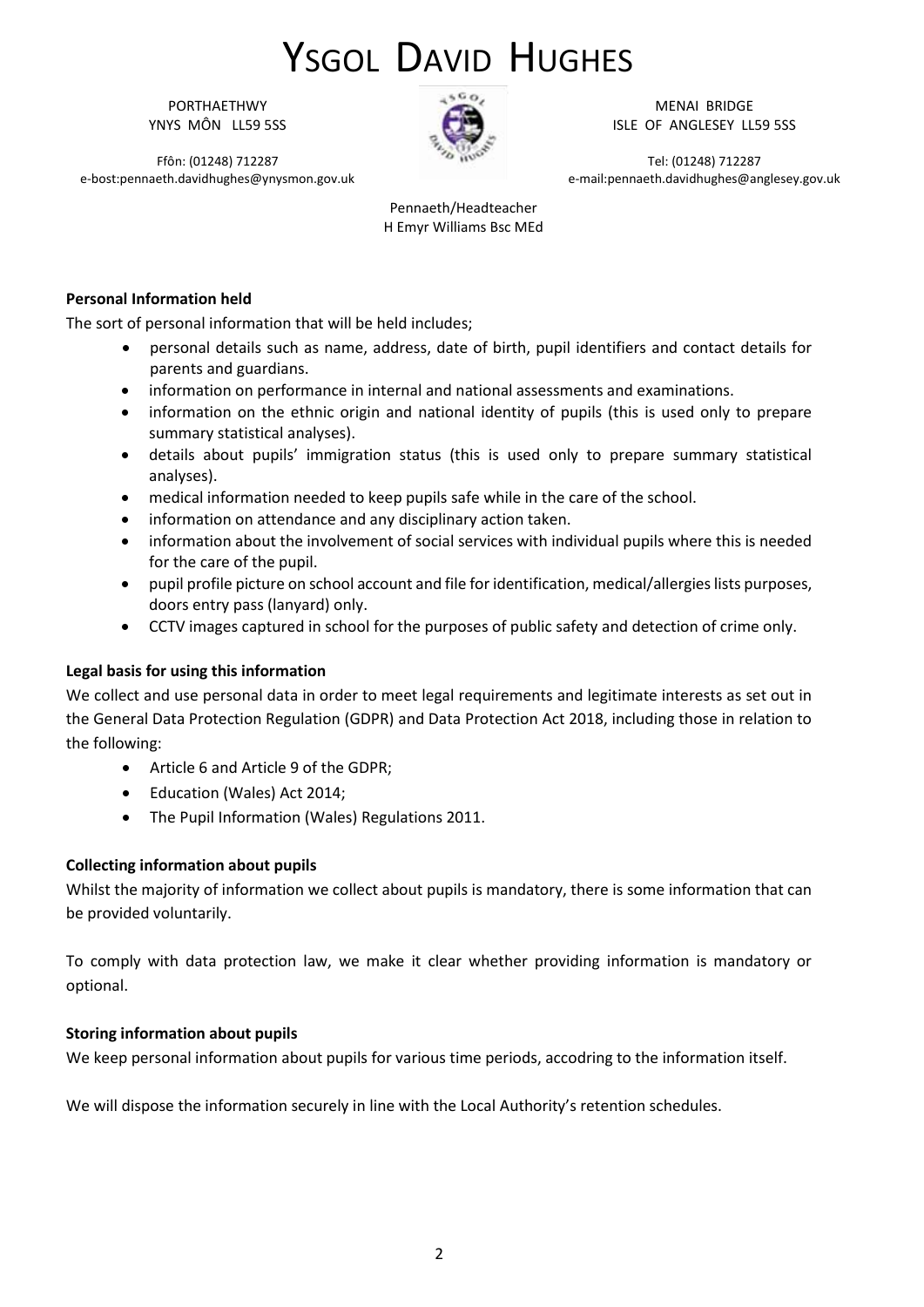PORTHAETHWY YNYS MÔN LL59 5SS

Ffôn: (01248) 712287 e-bost:pennaeth.davidhughes@ynysmon.gov.uk



MENAI BRIDGE ISLE OF ANGLESEY LL59 5SS

Tel: (01248) 712287 e-mail:pennaeth.davidhughes@anglesey.gov.uk

Pennaeth/Headteacher H Emyr Williams Bsc MEd

#### **Sharing Information**

Information held by the School, LA and the Welsh Government on pupils, their parents or legal guardians may also be shared with other organisations when the law allows, for example with;

- other education and training bodies, including schools, when pupils are applying for courses, training, school transfer or seeking guidance on opportunities, eg Examination Boards, National Tests (WG), PISA Tests (NFER), Post-16 Consortium, Careers Wales, Estyn, Coleg Menai, GWE, HWB, Cynnal, Local Authority (Exclusions/TRAC/Inclusion Programme Pecyn 25), UCAS, EMA (SLC), other Schools, Universities, etc;
- bodies doing research for the Welsh Government, LA and schools, so long as steps are taken to keep the information secure, eg CYNNAL, PLASC, DEWi, FFYNNON (LC), Gweriniaith, Post-16 Consortium, GWE, HWB;
- central and local government for the planning and provision of educational services, eg CAPITA, CYNNAL, LRS, DEWi, FFYNNON (WG), GWE, HWB;
- social services and other health and welfare organisations where there is a need to share information to protect and support individual pupils, eg SOCIAL SERVICES, HEALTH SERVICES, CAMHS, YOUNG CARERS etc;
- various regulatory bodies, such as ombudsmen and inspection authorities, where the law requires that information be passed on so that they can do their work, eg INTERNAL AUDITORS, ESTYN, POLICE, COURTS, TRIBUNALS, etc
- Contracted Service Providers and Suppliers to enable them to fulfil contact/service, eg Caterlink, Cunninghams, Schoolcomms, Show my Homework, Parents' Evening On-line Appointments System, GSCEPod, HWB, Strobe, etc.

#### **Your rights under GDPR**

Pupils have certain rights under the Data Protection Act, including a general right to be given access to personal data held about them by any "data controller". The presumption is that by the age of 12 a child has sufficient maturity to understand their rights and to make an access request themselves if they wish. A parent would normally be expected to make a request of child's behalf if the child is younger.

You have the right to:

- Have access to the personal information that the school and Local Authority are processing about you;
- Require the schools or Local Authority to rectify inaccuracies in that information;
- The right (in some circumstances) to object to processing on grounds relating to your particular situation
- The right to restrict processing (in some circumstances)
- Lodge a complaint with the information commissioner who is the independent regulator for data protection.